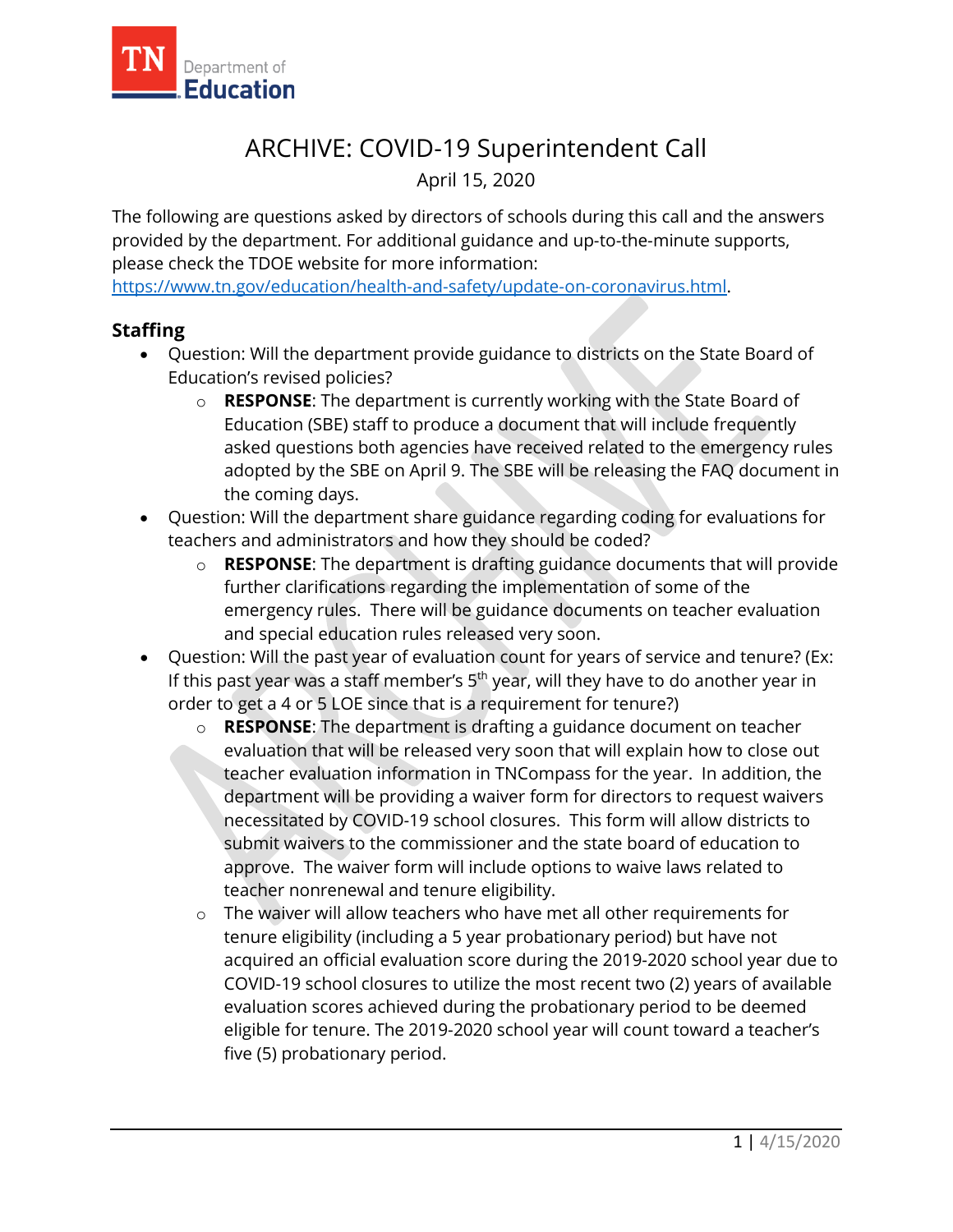

- $\circ$  The waiver form would also include an option to waive the current law requiring school districts to notify teachers within five (5) business days following the last instructional day for the school year if a teacher's contract will not be renewed for the succeeding school year. The waiver would authorize a district requesting the waiver to notify teachers of non-renewal for the 2019-2020 school year no later than June 15, 2020.
- Question: If a teacher is at the end of a permit, will they have additional time to complete the requirements?
	- o **RESPONSE**: Permits may only be granted to individual teachers for three years. A teacher on the third year of a permit will not be eligible to receive an additional year. ETS has plans to launch remote testing of Praxis by mid-May. The department will provide more information as we receive it from ETS. We would also encourage districts to recruit certified teachers either as a new graduate from an EPP or out of state teacher based on the new policy as permits are emergency credentials that should be used temporarily as a last resort.
- Question: What would be the status of a teacher who was teaching on a waiver for one year until he or she passed the praxis? Does this waiver remain for this school year or can there be an extension of the waiver for next year?
	- o **RESPONSE**: ETS has plans to launch remote testing of Praxis by mid-May. The department will provide more information as we receive it from them. In addition, waivers are granted for a year at a time and can be renewed up to two times (for a total of three years on a waiver with escalating criteria). The department would also encourage districts to recruit for a properly endorsed teacher either as a new graduate from an EPP or out of state teacher based on the new policy as waivers are emergency credentials and should be used temporarily as a last resort.
- Question: Will there be an extension for administrators who have completed TASL for this year?
	- o **RESPONSE**: The department will exercise additional flexibility for TASLmandated administrators with licenses expiring on or before August 31, 2020, who are impacted by closures or cancellations of professional development activities. Leaders may submit individual requests for TASL credit events, which will be reviewed on a case-by-case basis. Event requests may be submitted here. This application has been updated to reflect individual requests.

## **BEP**

- Question: How will ADM be calculated as it relates to BEP?
	- o **RESPONSE**: The department will be able to address this question later this week as part of our guidance. Please continue to review our website for updates.